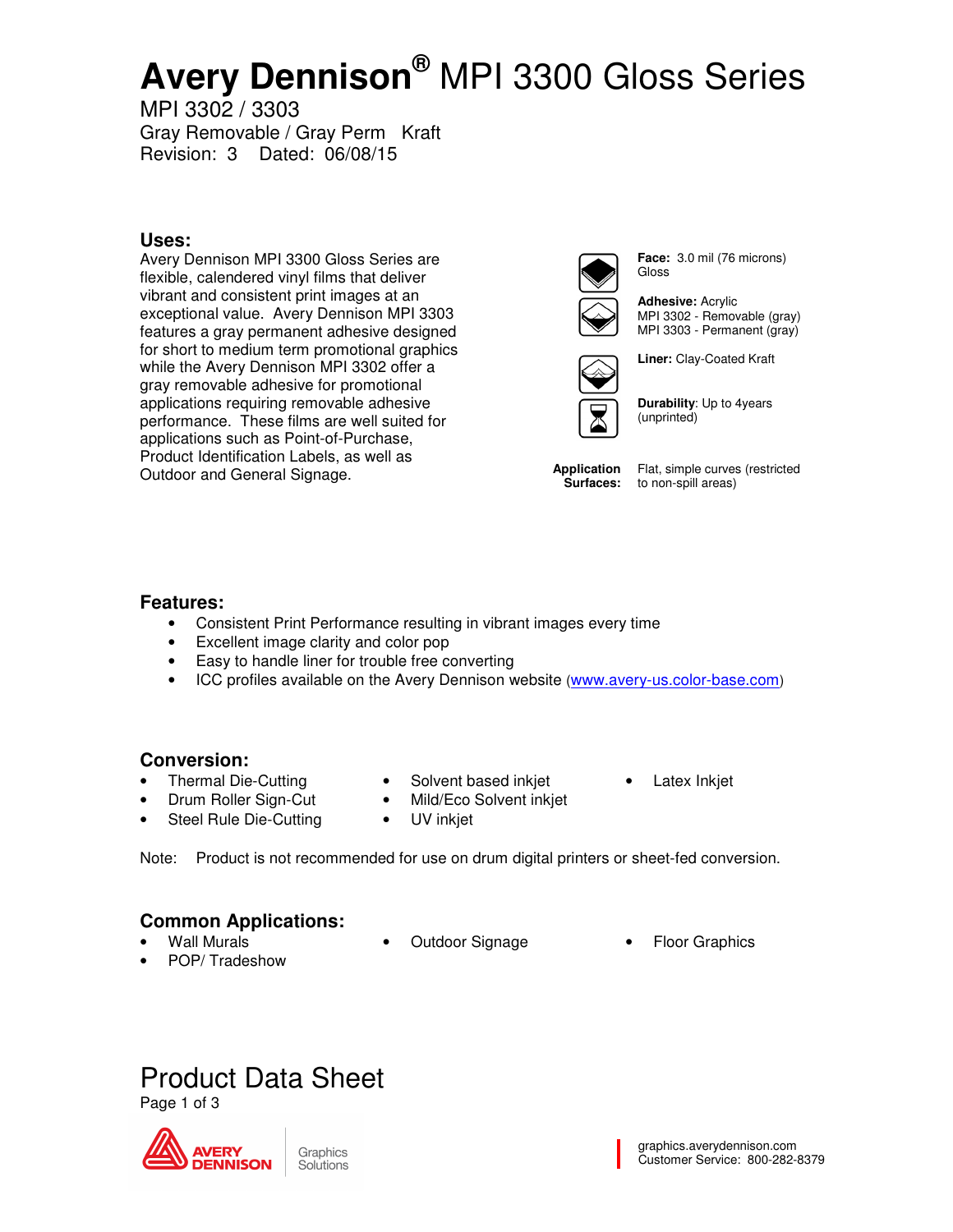# **Avery Dennison®** MPI 3300 Gloss Series

MPI 3302 / 3303 Gray Removable / Gray Perm Kraft Revision: 3 Dated: 06/08/15

# **Physical Characteristics:**

| <b>Property</b>                 |                             | <b>Typical Values</b>                                                                                                                                          |
|---------------------------------|-----------------------------|----------------------------------------------------------------------------------------------------------------------------------------------------------------|
| Caliper, face                   |                             | 3.0 mil (76µm)                                                                                                                                                 |
| Caliper, adhesive               |                             | 1.0mil $(25 \mu m)$                                                                                                                                            |
| Dimensional<br>stability        |                             | $<$ 0.030"(0.762 mm)                                                                                                                                           |
|                                 |                             | Note: Ink loads in excess of 250%<br>may cause increased shrinkage of<br>the printed film.                                                                     |
| Tensile @16%                    |                             | 6.0 lb/in (1.1 kg/cm)                                                                                                                                          |
| Tensile @ Break                 |                             | 12.2 lb/in (2.3 kg/cm)                                                                                                                                         |
| Elongation                      |                             | Min 150%                                                                                                                                                       |
| Gloss                           | <b>Hunter Gloss</b><br>@ 60 | 90 GU ±10                                                                                                                                                      |
|                                 |                             |                                                                                                                                                                |
| Adhesion: 15 min                | Permanent<br>Removable      | 2.5 lb/in (438 N/m)<br>1.0-2.0 lb/in (175-350 N/m)                                                                                                             |
| 24 hr                           | Permanent<br>Removable      | 3.9 lb/in (683 N/m)<br>1.5-3.0 lb/in (263-525 N/m)                                                                                                             |
| Removability                    | MPI 3301<br>MPI 3302        | 1 year from most<br>substrates.                                                                                                                                |
| Flammability                    |                             | Self Extinguishing                                                                                                                                             |
| Shelf-Life                      |                             | 2 years from date of<br>manufacture<br>when stored at the following<br>temperatures and humidity<br>conditions 68°-77° F (20° - 25°<br>C) and $50\pm5\%$ R. H. |
| Durability                      | Vertical<br>Exposure        | Unprinted - 4 years                                                                                                                                            |
| Min. Application<br>Temperature |                             | $50^{\circ}$ F (10 $^{\circ}$ C)                                                                                                                               |
| Service                         |                             | $-40^{\circ} - 180^{\circ}F (-40^{\circ} - 82^{\circ}C)$                                                                                                       |
| Temperature                     |                             | (Reasonable range of                                                                                                                                           |
|                                 |                             | temperatures which would                                                                                                                                       |
|                                 |                             | be expected under normal                                                                                                                                       |
| Chemical                        |                             | environmental conditions).<br>Resistant to most mild                                                                                                           |
| resistance                      |                             | acids, alkalis, and salt                                                                                                                                       |
|                                 |                             | solutions.                                                                                                                                                     |

Data represents average values where applicable, and is not intended for specification purposes.

#### Warranty:

This Warranty applies to the Product listed in this Data Sheet. All statements, technical information (including physical and chemical characteristics) and recommendations about Avery Dennison products are based upon tests believed to be reliable but do not constitute a guarantee or warranty. All Avery Dennison products are sold subject to the Purchaser's assent and agreement that Purchaser is responsible for, and has independently determined, the suitability of such products for its purposes or its customer's purposes. Avery Dennison products are warranted to be free from defects in material and workmanship (i) for two years from the date of manufacture, or (ii) from the date of manufacture until the expiration of the period stated on the specific Product Data Sheet in effect at the time of delivery.. Such time periods are subject in either case to the proper storing and application of said product, and the failure to properly store or apply the product, including without limitation the failure to follow any applicable Instructional Bulletin, negates any warranty. It is expressly agreed and understood that Avery Dennison's sole obligation and Purchaser's exclusive remedy under this warranty, under any other warranty, express or implied, or otherwise, shall be limited exclusively to: (a) repair or replacement of defective product without charge at Avery Dennison's plant or at the location of the product (at Avery Dennison's election), or (b) in the event repair or replacement are not commercially practical, a credit amount up to the price of the product taking into account the defect in the product in Avery Dennison's sole discretion.

THE WARRANTY EXPRESSLY SET FORTH ABOVE IS IN LIEU OF ANY OTHER WARRANTIES, EXPRESS OR IMPLIED, INCLUDING, BUT NOT LIMITED TO, ANY IMPLIED WARRANTIES OF MERCHANTABILITY, FITNESS FOR ANY PARTICULAR USE AND/OR NON-INFRINGEMENT. SELLER SPECIFICALLY DISCLAIMS AND EXCLUDES ALL OTHER SUCH WARRANTIES. NO WAIVER, ALTERATION, ADDITION OR MODIFICATION OF THE FOREGOING CONDITIONS SHALL BE VALID UNLESS MADE IN WRITING AND MANUALLY SIGNED BY AN OFFICER OF AVERY DENNISON.

AVERY DENNISON'S LIABILITY FOR DEFECTIVE PRODUCTS SHALL NOT EXCEED THE PURCHASE PRICE PAID THEREFORE BY PURCHASER AND IN NO EVENT SHALL AVERY DENNISON BE RESPONSIBLE FOR ANY INCIDENTAL OR CONSEQUENTIAL DAMAGES WHETHER FORESEEABLE OR NOT, CAUSED BY DEFECTS IN SUCH PRODUCT, WHETHER SUCH DAMAGE OCCURS OR IS DISCOVERED BEFORE OR AFTER REPLACEMENT OR CREDIT, AND WHETHER OR NOT SUCH DAMAGE IS CAUSED BY AVERY DENNISON'S NEGLIGENCE.

All sales and contracts for sale of Products are subject to Purchaser's assent and agreement to this Warranty. Avery Dennison hereby objects to any terms or conditions contained in any purchase order or other communication of any kind from the Purchaser that is conflicting, inconsistent or additional to this Agreement

# Product Data Sheet Page 2 of 3